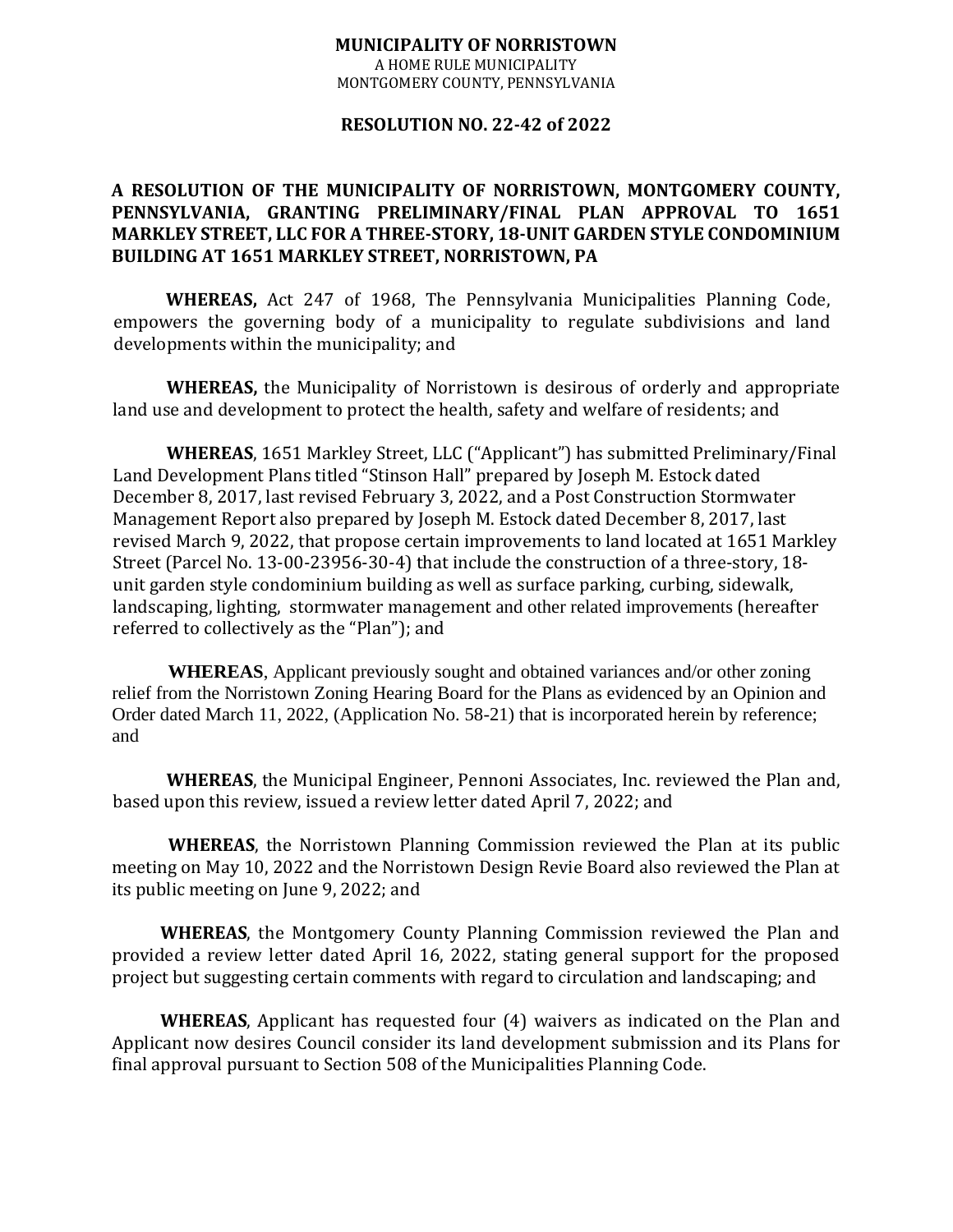**NOW, THEREFORE, BE IT RESOLVED** by Norristown Municipal Council, that the Preliminary/Final Land Development Plans titled "Stinson Hall" prepared by Joseph M. Estock dated December 8, 2017, last revised February 3, 2022, for a three-story, 18-unit garden style condominium building with related site improvements at 1651 Markley Street is hereby **GRANTED PRELIMINARY/FINAL APPROVAL** subject to Applicant's compliance with the following conditions:

- **1.** Compliance with all conditions and recommendations set forth in the Pennoni *Review Letter* dated April 7, 2022, unless otherwise waived as set forth below;
- **2.** Unless otherwise waived herein, compliance with all comments by the Fire Marshall, if any, relating to fire access and fire safety; and compliance with all comments by the Sewer Engineer, if any, relating to sewer issues, including obtaining the requisite number of EDUs as determined by the Sewer Authority;
- **3.** Compliance with the Opinion and Order of the Norristown Zoning Hearing Board dated March 11, 2022, for Application 58-21 including all conditions and representations made to the Zoning Hearing Board;
- **4.** Compliance with the recommendations of the Norristown Planning Commission and the Norristown Design Review Board unless otherwise waived herein or contrary to the conditions or recommendations as set forth in the Pennoni *Review Letter* referenced above;
- **5.** Compliance with the recommendations of the Montgomery County Planning Commission review letter dated April 13, 2022, unless otherwise waived herein or contrary to the conditions or recommendations as set forth in the Pennoni Review Letter referenced above; **MAN**
- **6.** Preparation and recordation of a Blanket Stormwater Drainage Easement and Stormwater Operations and Maintenance Agreement as prepared by and in a form acceptable to the Municipal Solicitor and Municipal Engineer;
- **7.** Execution of a Land Development Agreement as prepared by and in a form acceptable to the Municipal Solicitor and Municipal Engineer;
- **8.** Execution of a Financial Security Agreement as prepared by and in a form acceptable to the Municipal Solicitor for the proposed improvements and in an amount to be approved by the Municipal Engineer;
- **9.** Payment of all outstanding fees, including professional review fees, owed to the Municipality; and
- **10.**Applicant acceptance of the conditions as set forth herein as referenced below.